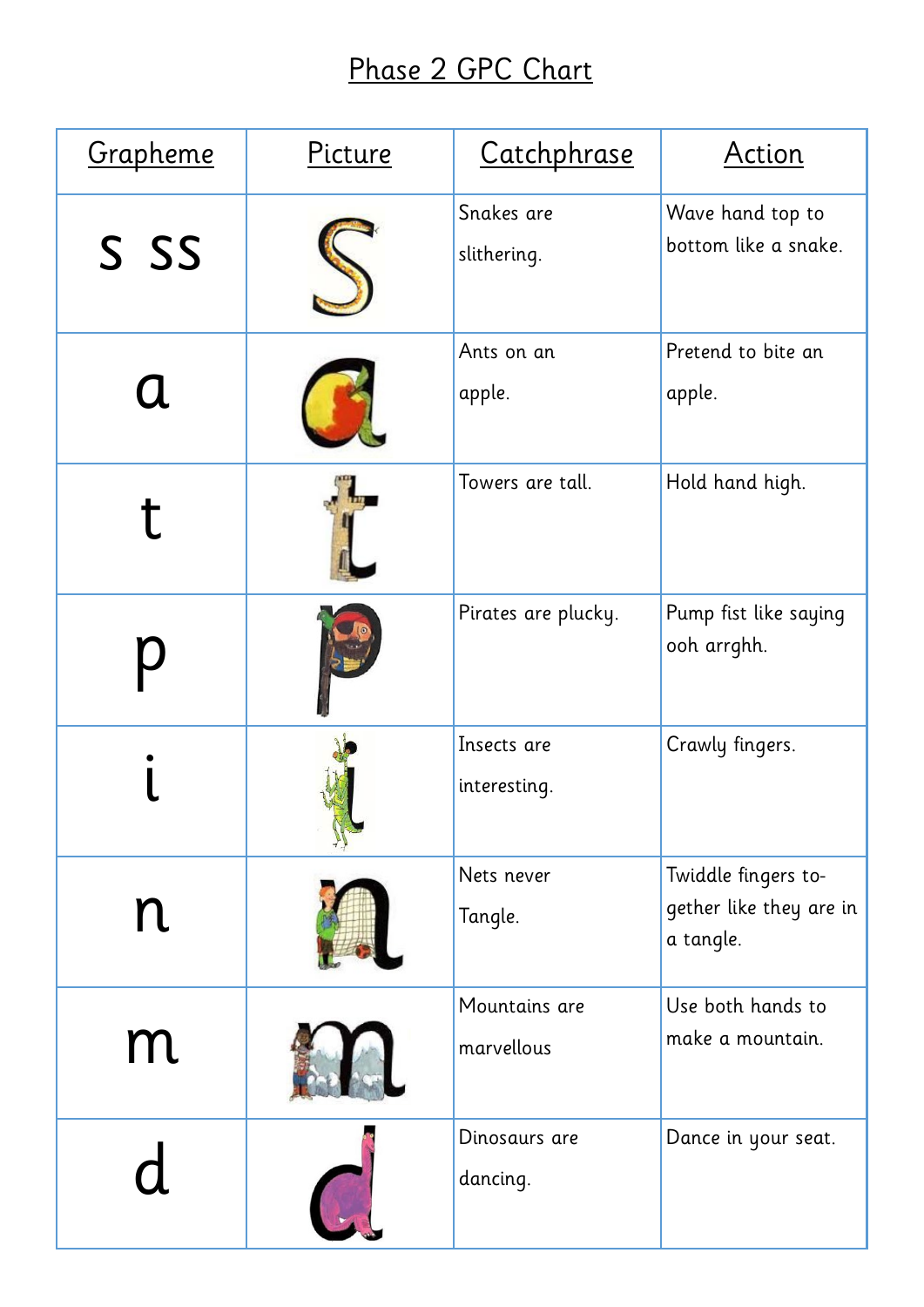## Phase 2 GPC Chart

| <u>Grapheme</u> | Picture | Catchphrase                 | <u>Action</u>                                                                            |
|-----------------|---------|-----------------------------|------------------------------------------------------------------------------------------|
|                 |         | Girls are gardening.        | Pretend to dig.                                                                          |
|                 |         | Orange octopus.             | Place thumbs together<br>and wiggle the eight<br>other fingers.                          |
|                 |         | Caterpillars are curly.     | Wiggly index finger<br>up arm.                                                           |
|                 |         | Kangaroos are kick-<br>ing. | Place one fist on top<br>of the other and 'kick<br>out' your index and<br>middle finger. |
|                 |         | Clocks are ticking          | Point index finger and<br>tick around in a circle<br>as though on a clock.               |
|                 |         | Eggs are excellent.         | Crack and egg.                                                                           |
| U               |         | Umbrellas up.               | Place both hands to-<br>gether ina fist and<br>mime pushing up an<br>umbrella.           |
|                 |         | Robots are rascals.         | Use robot arms.                                                                          |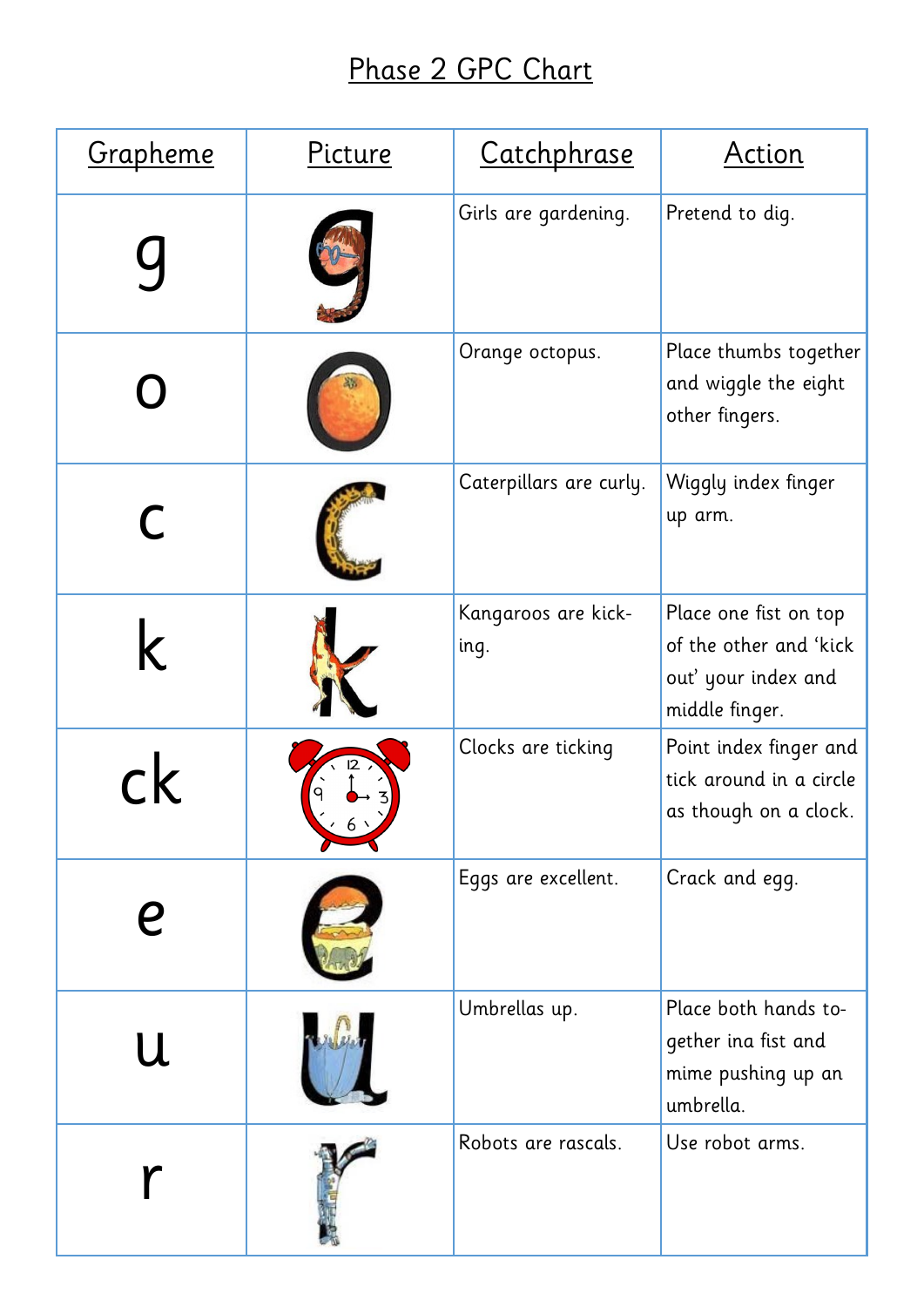## Phase 2 Grapheme Chart

| Grapheme | Picture | Catchphrase                 | <b>Action</b>                                                                 |
|----------|---------|-----------------------------|-------------------------------------------------------------------------------|
|          |         | Horses are high<br>jumping. | Place two fingers<br>either side of the oth-<br>er hand.                      |
|          |         | Boots are bouncing.         | Using index and mid-<br>dle finger, bounce<br>them on top of palm.            |
|          |         | Flower in a field.          | Sniff a flower.                                                               |
|          |         | Legs are leaping.           | Tap legs                                                                      |
|          |         | Jack in a box.              | Hide hand behind the<br>other and 'pop' up!                                   |
|          |         | Vultures are vulgar.        | Flap arms like a bird<br>in a 'v' shape.                                      |
|          |         | Worms are wiggling.         | Create a 'w' shape<br>with thumbs touching,<br>index fingers pointing<br>out. |
|          |         | Yaks are yawning.           | Pretend to yawn.                                                              |